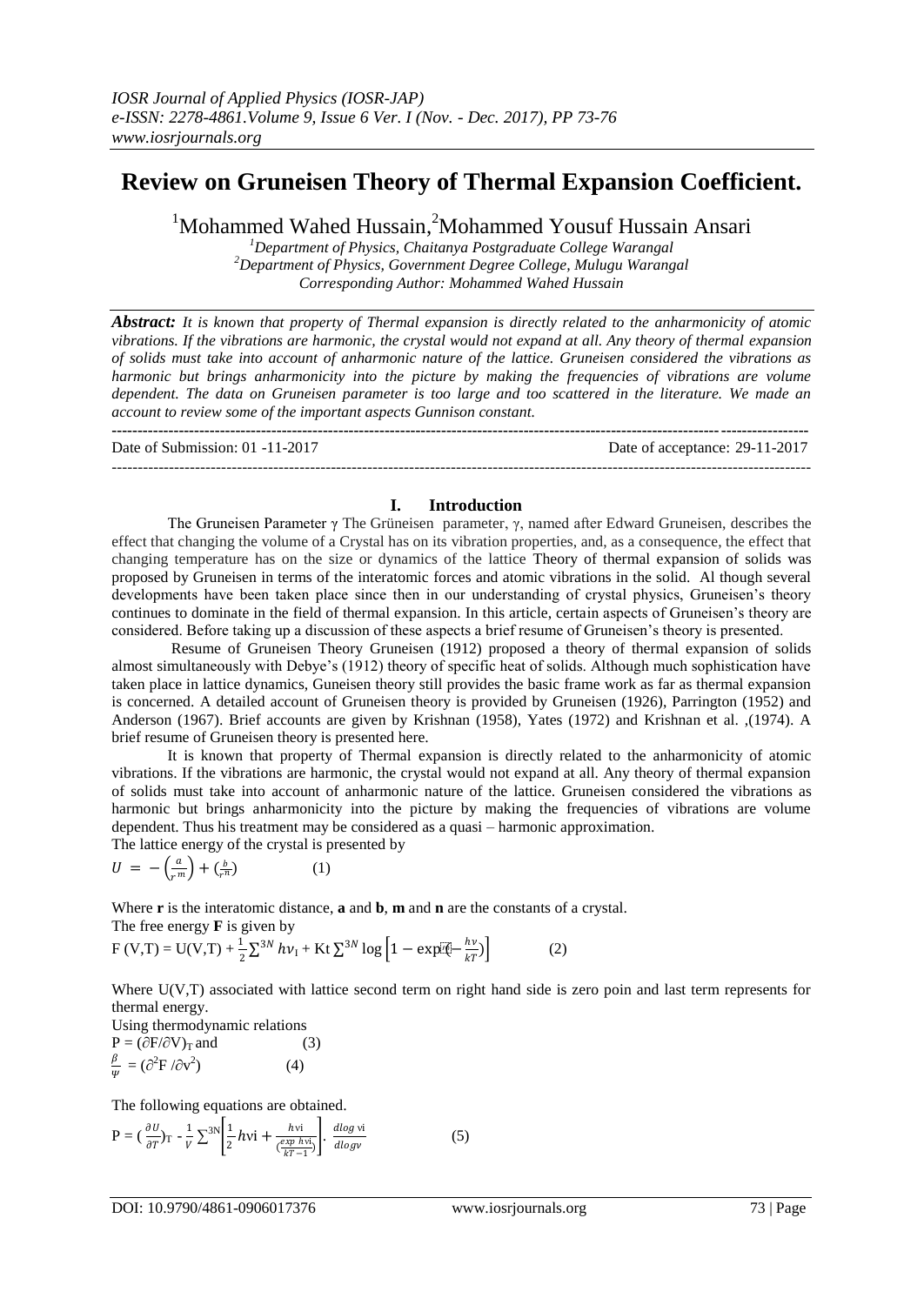$C_{v=K}\sum_{x=1}^{3N} \frac{(hvi/kT)^2 exp(hvi/kT)}{exp(hvi,2)}$  $\left(\frac{exp hvi}{kT-1}\right)^2$ (6)

Here  $\beta$  is volume coefficient of expansion and compressibility.

The dimension less quantity  $\frac{dlog v_i}{dlog v}$  represents the volume dependence of frequencies.

When referred to particular frequency it is called as mode Gruneisen constant and it is denoted by  $(\gamma_i)$ . However, Gruneisen assumed this parameter to be same for all frequencies. The average value is called the Gruneisen constant and denoted by (ν).

Equation (5) may be written as

$$
PV + G (V) = \gamma E
$$
 (7)  
Where 
$$
G(V) = V \left(\frac{\partial U}{\partial V}\right)_T
$$
 (8)  
and 
$$
E = \int_0^T Cv \, dT
$$
 (9)  
equation (7) is known as Mie Gruuneisen equation of state.

At  $P = 0$  equation (7) becomes

$$
G(V) = \gamma E
$$
 (10)  
Representing the increase in volume (V-V<sub>0</sub>) by  $\Delta$ .  
Then G(V) may be expanded as Taylor series as follows:  

$$
G(V) = G(V_0) + G'(V_0) + \frac{1}{2}\Delta^2 G''(v_0) + \dots
$$
(11)

It can be shown that

$$
G(v_0) = 0
$$
\n
$$
G'(V_0) = \frac{1}{\psi}
$$
\n(12)\n(13)\n(14)\n(15)\n(16)\n(17)\n(18)\n(19)\n(10)\n(11)\n(14)

Where Ψ is the compressibility. Substituting equations (11) to (14) in equation the following equation may be obtained.

$$
\frac{V_T - V_0}{V_0} = \frac{E}{Q - KE}
$$
\n
$$
Q = \frac{V_0}{\gamma \Psi}
$$
\n(15)

(17)

and K =  $\gamma + \frac{2}{3}$ 

Differentiating equation (4.15), we get

$$
\alpha = \frac{1}{3v_0} \left( \frac{\partial V}{\partial T} \right)_P = \frac{Q C_v}{3(Q - KE)^2}
$$
(18)

It can also be shown that

$$
\gamma = \frac{3\alpha V}{\psi c_v} \tag{19}
$$

The Gruneisen constant defined in equation (19) is often called as thermal gamma.

As shown above, Gruneisen's theory provides an expression for the coefficient of thermal expansion (equation 19) in terms of the specific heat  $(C_v)$  and the heat content  $(E)$ .

 $(C_v)$  can be obtained from experimental values of  $C_p$  and E is  $\int C_v dT$ .

Alternately  $C_v$  and  $E$  may be calculated from the Debye model or any other model.

Nix and Mc Nair (1941, 1942)calculated the thermal expansion of number of metals using equation (18) and observed satisfactory agreement with experimental data. Blackman (1955) suggested that equation 18 may be used for estimating the Debye temperature of the crystal. Fischmiester (1956)rearranged equation 15 as follows :  $a_0$  $\frac{a_0}{a_{T-a_0}} = \frac{Q}{3l}$  $\frac{Q}{3E}$  -  $\frac{K}{3}$ 3 (20)

Plotting the experimental values of  $\frac{a_0}{a_{T-a_0}}$  against the value of 1/E he obtained the linear plots for several crystals and thus verified the equation (15).

At low temperature the contribution of E becomes small and one get

$$
\frac{\alpha}{c_p} = \text{constant} \tag{21}
$$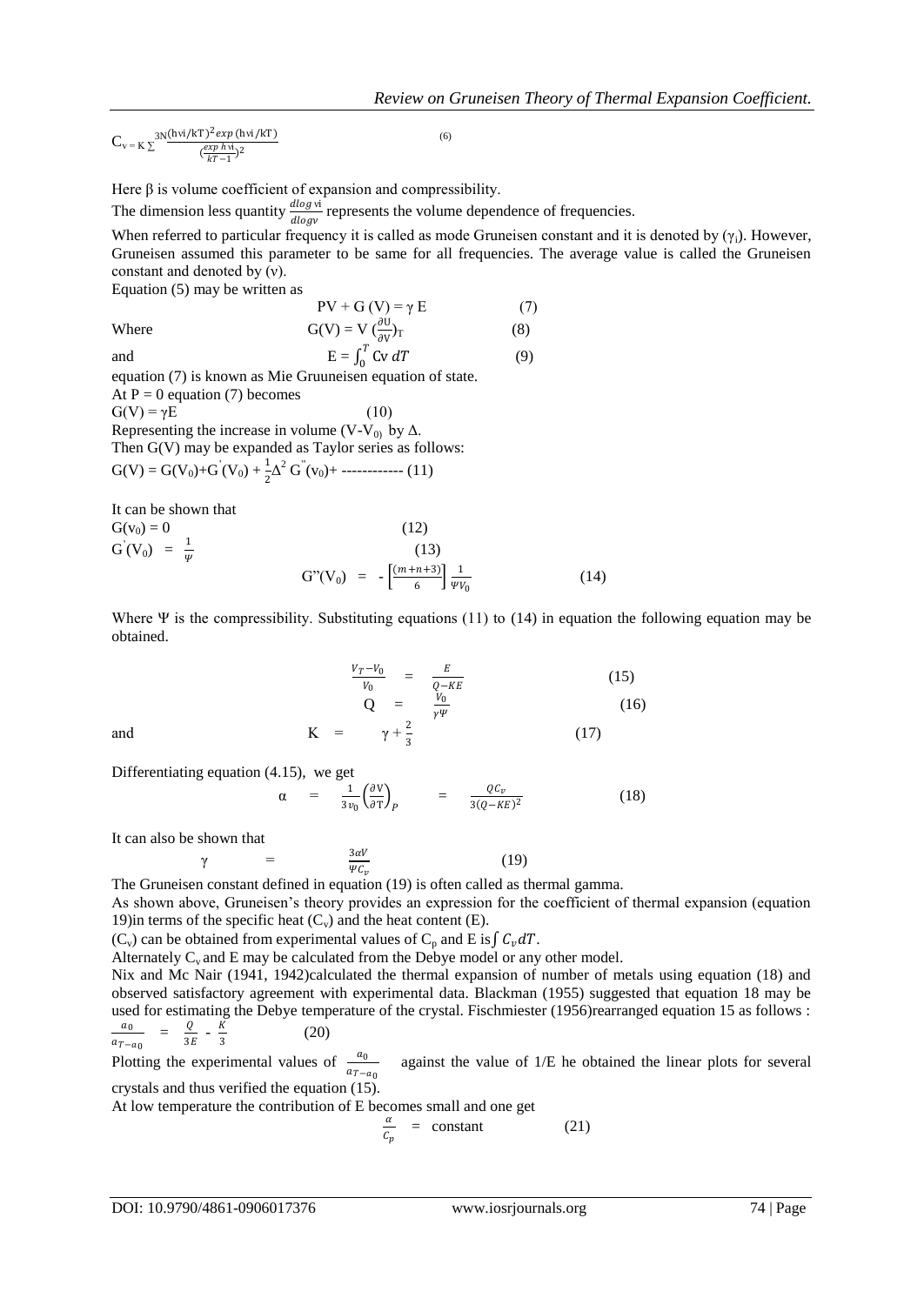This relation is sometimes referred as the Gruneisen rule and has been used by (Claytor and Marshall 1960) to predict thermal expansion at low temperature from specific heat data. The volume dependence of atomic frequency is the real conceptual, contribution of Gruneisen. Although he assumed the common Gruneisen constant for all modes, very soon it was shown by many workers that there is there is considerable variation in the mode  $\gamma$ 's corresponding different modes. The maximum information has come from studies on pressure and temperature variation of Raman spectra, I.R Spectra, neutron inelastic scattering and lattice dynamics.

The average Gruneisen parameter is equally important as solid stat parameter. Harris and Avarami (1972) have discussed the various aspects of Physics of the Gruneisen parameter. The data on Gruneisen parameter of crystals are too large too scattered to be cited. Apart from the thermal Gruneisen constant, several methods of calculating the Gruneisen constant have evolved. Slater (1939) showed the Gruneisen constant the pressure variation of bulk modulus.

$$
s\gamma = -\frac{1}{6} + \left(\frac{1}{2}\right) \left[\frac{dB}{dP}\right] \tag{22}
$$

Where (B) is the bulk modulus and this known as Slater formula. Dugdale and McDonald (1953) modified this relation as follows:

$$
\gamma = -\frac{1}{2} + \frac{1}{2} \left( \frac{dB}{dp} \right) \tag{23}
$$

Knopff and Shapro (1969) showed that the pressure variation of shear modulus is important and gave the following relation.

$$
\gamma = -\frac{1}{6} + 0.024 \left(\frac{dB}{dp}\right) + 0743 \left(\frac{dG}{dp}\right) \tag{24}
$$

Wher G is the shea modulus. In recent years the melting of crystal ubder the high pressure has been studied. Knopoff and Shapiro (1969) showed that the Gruneisen constant may be estimated pressure variation of melting temperature from the following relation

$$
\gamma = \left(\frac{1}{3}\right) - \left(\frac{1}{2}\right) \left[\frac{d \log T_m}{d \log V}\right] \tag{25}
$$

Slater also has shown that the Gruneisen constant can be evaluated from the inter atomic potential of a crystal and used this method to evaluate the Gruneisent constants of several metals from the Morse Potential and several alkali halides Born potential. Sirdeshmukh and Rao (1972, 1975) used this method to calculate the Gruneisen constant od  $CaF<sub>2</sub>$  type crystals and some oxides respectively.

In recent years, considerable amount of experimental data has been generated on second order elastic constant (SOEC), their pressure derivative and the third order elastic constant (TOEC). Burger (1965) and same year Mason (1965) developed the expression for the estimation of the mode gammas and average gamma the SOEC and TOEC, but their method has not received sufficient attention. A modified method of evaluation of average Gruneisen constant from Third order elastic constant (TOEC) was proposed by Ramji Rao (1974) ; this method also remained practically unexplored. It is also possible to estimate Gruneisen constant from pressure variation of Debye temperature (Kumari and Das 1986) but unfortunately data on pressure variation are not available. We are working on the following aspects of Gruneisen's theory.

- i) Evaluation of Gruneisen constant using third order elastic constant employing the Mason Burger method.
- ii) Evaluation of Gruneisen constant using third order elastic constant employing the Ramji Rao's method.

## **Acknowledgements**

The authors are indebted to Prof D.B. Sirdeshmukh for the inspiration and encouragement we have received throughout our career. The authors are grateful to Dr. Ch.Purshotam Reddy Chairman of the College and Dr. V Venkataiah Principal of the College for the facilities they have extended to meet our requirements.

## **References**

- [1]. Anderson O L (1965)
- [2]. Physical Acoustic vol IIIB, (Academic press)
- [3]. Blackman M (1955)
- [4]. Phys.Rev.137,1826
- [5]. Burger K(1965)
- [6]. Phys. Rev. 137, 1826
- [7]. Claytor R c and Marshall B J (1960)<br>[8]. Phys. Rev. 120,3327 Phys. Rev. 120,3327
- [9]. Debye P (1912)
- [10]. Ann. Phys.(4) Bd,39,789.